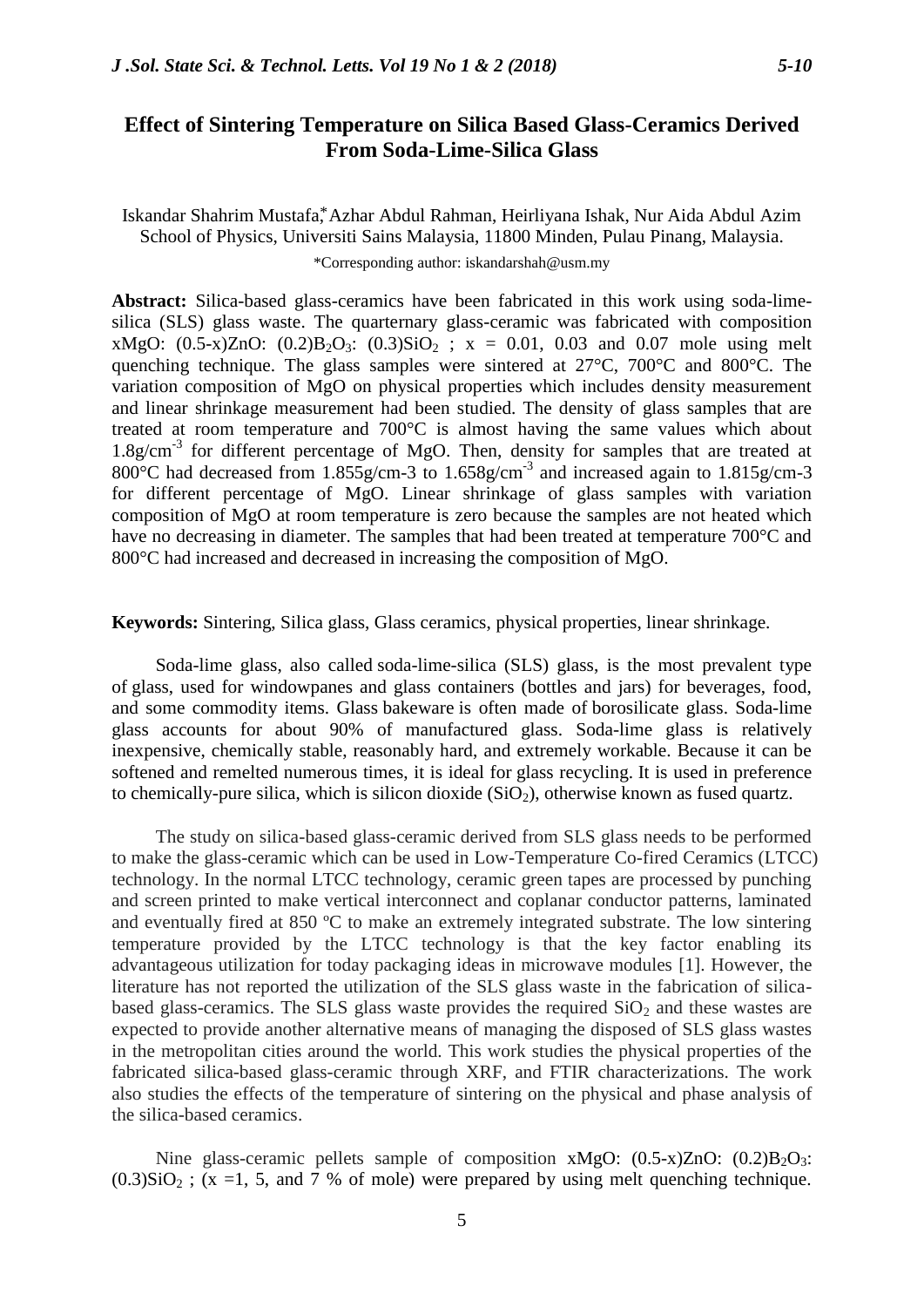Appropriate 13g composition of MgO,  $ZnO$ ,  $B_2O_3$  and  $SiO_2$  were weighed using electronic balance having accuracy 0.0001g. The calculation of mass and that use in research and the actual mass has been used is shown in the Appendix. Then mix them together by using agate mortar for 5 to 10 minutes. The mixture of composition then is placed in the alumina crucible and melt it in the furnace at temperature7 1200°C for 3 hours 50 minutes. The melted glass was decanted into a pail of purified water to gain frits of glass. Then they were ground into a soft powder and 4 scoops of spatula of polyvinyl alcohol (PVA) are added into the soft powder which played a role the binder to gain the pellets for using them to study the characterization. The soft powder was compressed using hydraulic jack at an applied load of 3200 psi at interval 2 and a half minutes between 1600 psi. The thickness and the diameter of the pellets were measured using vernier calliper before the heat treatment. The pellets have been heated at temperature 700°C, 800°C and 1000°C for 1 hour 20 minutes, 1 hour 37 minutes and 1 hour and 50 minutes respectively. Finally, the thickness and diameter of the pellets were measured again.

Table 1: The physical properties of xMgO:  $(0.5-x)ZnO$ :  $(0.2)B_2O_3$ :  $(0.3)SiO_2$  glass sample

| MgO% | Density $(g/cm3)$ at different     |        |        | $OPD$ (g-mol/l) at different       |         |         | Molar Volume       |         |         |
|------|------------------------------------|--------|--------|------------------------------------|---------|---------|--------------------|---------|---------|
|      | temperature $(\pm 0.01 \degree C)$ |        |        | temperature $(\pm 0.01 \degree C)$ |         |         | (cm <sup>3</sup> ) |         |         |
|      | Control                            | 700 °C | 800 °C | Control                            | 700 °C  | 800 °C  | Control            | 700 °C  | 800 °C  |
|      | 1.809                              | 1.813  | 1.836  | 175.310                            | 175.742 | 177.935 | 39.929             | 39.831  | 39.340  |
| 3    | 1.841                              | 1.854  | 1.902  | 180.505                            | 181.702 | 186.415 | 199.857            | 206.644 | 209.519 |
| 7    | 1.992                              | 2.059  | 2.088  | 38.780                             | 38.525  | 37.551  | 35.025             | 33.875  | 33.410  |

The density of samples was determined by using Archimedes' principle and this density test was carried out at room temperature. All samples were in the form of pellet before undergoing the density measurement and distilled water was used as the buoyancy liquid. The density of the pellet was determined according to the Archimedes principle and calculated by using the formula:

$$
\rho = \frac{W_a \rho_b}{(W_a - W_b)}\tag{1}
$$

where  $W_a$  is the weight in the air,  $W_b$  is the weight in distilled water and  $\rho b$  is the density of distilled water, which is 1.0 g/cm<sup>3</sup>. The unit for density is gram per centimetre cubic (g/cm<sup>3</sup>). The glass network compactness was related to the density of glass system with affected by the structural softening or compactness, the coordination number is changing and the dimension of interstitial spaces of glass [2]. Besides, the relationship between density and molar volume is inverse to each other in behaviour, but, in the present glass system, the relationship is different [3]. The oxygen packing density and molar volume is calculated by using glass density relation following equations:

Oxygen packing density = 
$$
((1000 \times \rho \times 0))/M
$$
 (2)  
Molar Volume=M/p (3)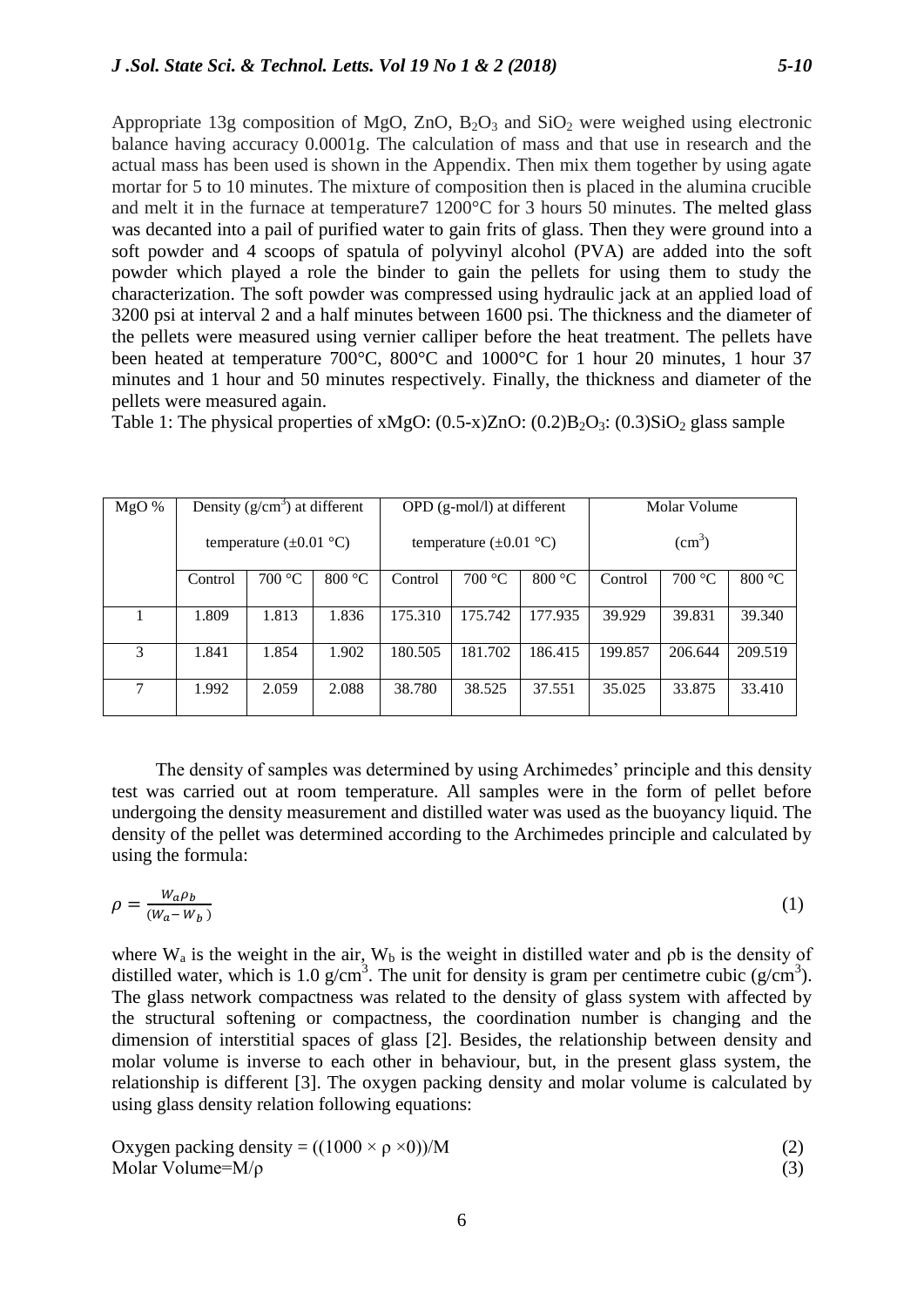materials increases significantly.

where  $\rho$  = mass density, M= Molecular weight of glass composition and O = number of oxygen atoms in the composition [4]. The density of glass-ceramic depends upon the various factors such as crystallisation temperature, cooling rate and phase formation [5]. Besides, increasing the temperature or duration of the heat treatment process significantly increases the linear shrinkage of the materials. The compact disk sample's linear shrinkage depends on temperature changes. The increase in the percentage of linear shrinkage is due to the reduction in the sample's total fractional porosity with the increase in temperature for heat treatment. Wollastonite glass-ceramics can have an increase or both increase and decrease in percentage value with an increase in sintering temperatures [6]. Furthermore, with the

increase in temperature or duration of the heat treatment process, the linear shrinkage of the

The density measurement that has been carried out showing that the sample that is not being sintered (room temperature) has the lowest density for all percentage of MgO. The samples that have been sintered at 700 °C have slightly increased in terms of the density. The increment pattern continuously towards the MgO percentage of 7%. The density increased at range from 1.809 g/cm<sup>3</sup> to 2.088 g/cm<sup>3</sup> from 1% mole to 7% mole of MgO. The density of the glass structure evaluates the compactness of the glass structure and the changes that might be due to changes in phase. The decrease in molar volume and an increase of the density was due to the molecular weight of MgO and ZnO. The atomic number and radii of  $Mg^+$  are lower than  $Zn^+$ , and  $Si^{2+}$ . Therefore, it indicates that the Mg<sup>+</sup> located in between the interstitial of the atomic. The decrement of molar volume also indicated the decrement in the bond length or an interatomic spacing between atoms. The oxygen packing density was increased at range 175.310 g-atom/l to 209.519 g-atom/l as MgO content increases in the glass structure as illustrated in Figure 4.3. These can be explained from a structural point of view. The structure becomes less packed with increased in mole percentages of MgO in the molecular interstitial. Less non-bridging oxygen atom might also occur as a percentage of MgO increased due to the increment of  $Mg^+$  in the glass structure.

Linear shrinkage is the percentage of decrease in ceramic sample length and it is of great importance in the ceramic industry. A few applications, the length is required to determine the volume of the produced ceramic sample and its dimensions before the formatting process. Linear shrinkage is inverse to the particle radius but is not greatly affected by sintering time. It is also due to the composition and tends to increase as the fluxing components increase with the production of relative phases during the firing. Length of produced samples was measured before and after sintering. Linear shrinkage defines the change in pellets dimension with sintering. Determination of the linear shrinkage can be made by measuring the initial dimension of the pellet before sintering and after sintering and applying the values in the following equation;

$$
Linear shrinkage (\%) = [(Lo - L) \div Lo] \times 100\% \tag{4}
$$

where  $L_0$  and L are the initial dimension and dimension after sintering respectively [7].

Referring to Figure 1, linear shrinkage for all mole percentage of MgO was decreased when the sintering temperature was increased. Non-sintered glass samples have zero value because there are no changes in the diameter of the pellets. The linear shrinkage for glass samples that had been sintered at temperature 700 °C was decreased and increased again through increasing the composition of MgO. But for the glass samples that had been sintered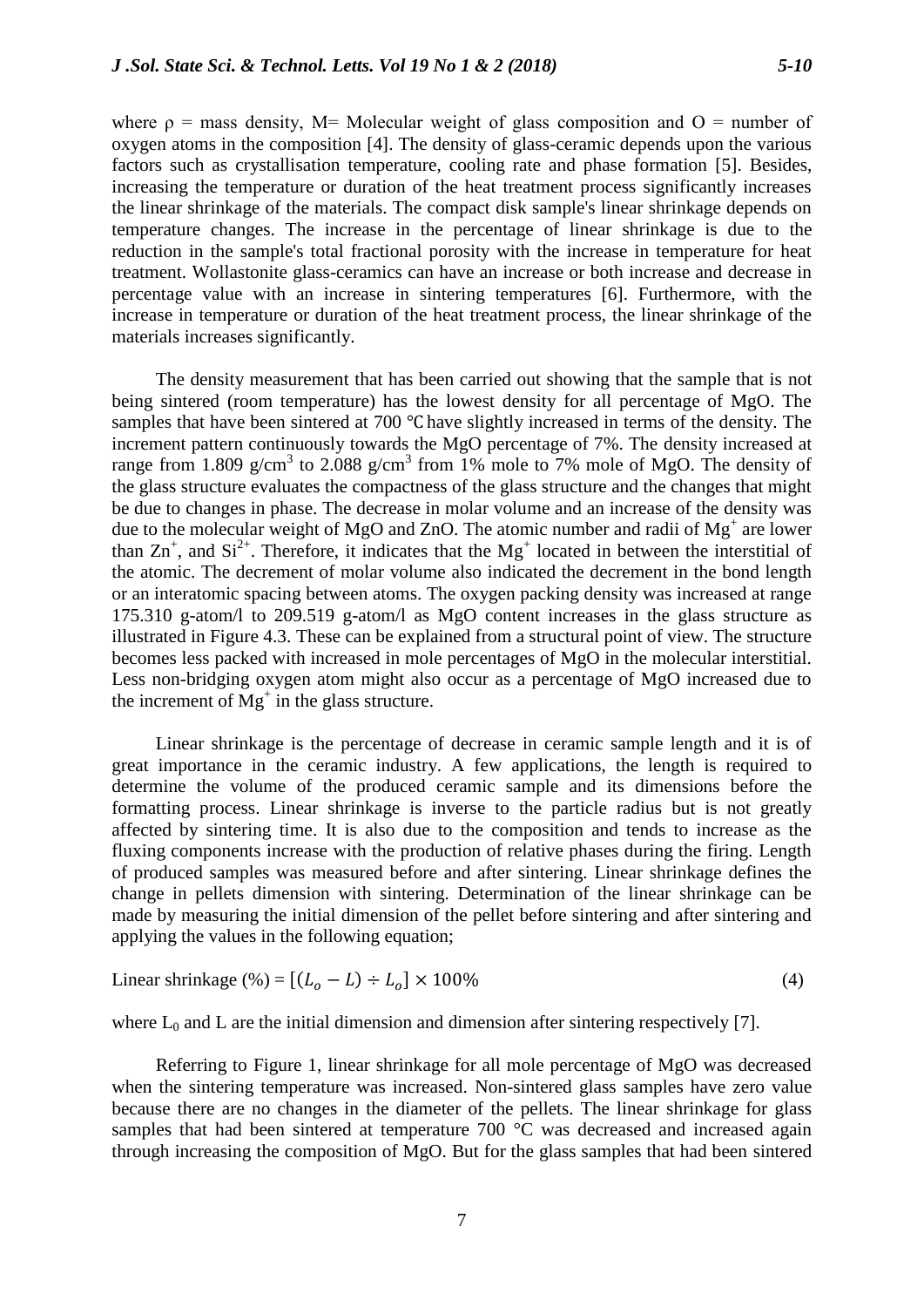at temperature 800 °C, the linear shrinkage starts to increase and decreased again when the composition of MgO increased.



Figure 1: Linear shrinkage variation with fractional compositions of magnesium oxide (MgO) for various sintering temperatures of silica-based glass-ceramics.



Figure 2, X-ray diffractogram phase of xMgO:  $(0.5-x)ZnO$ :  $(0.2)B<sub>2</sub>O<sub>3</sub>$ :  $(0.3)SiO<sub>2</sub>$  glass sample for  $x = 0.01, 0.03$  and 0.07 (JCPDS reference code: 01-076-0938).

XRD analysis was performed using a Bruker-D8 X-ray diffractometer to confirm the amorphous nature of the prepared glass samples. An absence of sharply defined peaks which confirms the nonexistence of long-range order and therefore the amorphous nature of the prepared glasses. Based on Figure 2, it illustrated the X-ray diffractogram phase, which indicates an amorphous state of xMgO:  $(0.5-x)ZnO$ :  $(0.2)B_2O_3$ :  $(0.3)SiO_2$  glass sample for x  $= 0.01, 0.03$  and 0.07. The appearance of the broad hump at a 2 $\theta$  angle of 27° until 30° indicates that the overall structure was an amorphous state with the presence of crystalline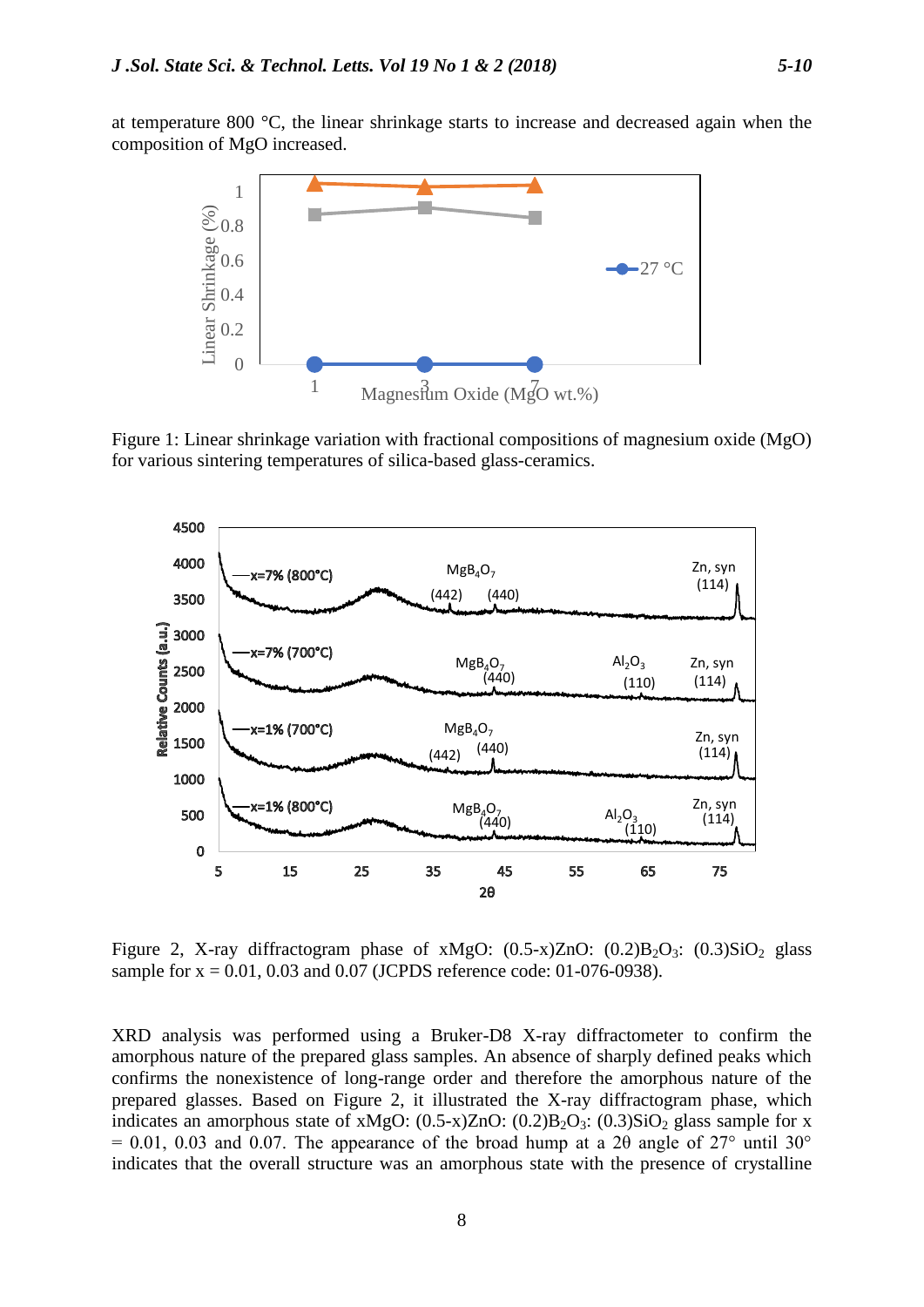phase due to sintering treatment towards the samples. It is proven that the reaction between the network modifier and the network intermediate results in the forming of  $MgB_40_7$ . Nevertheless, it is also observed that the XRD diffractogram also indicate the peaks for  $Al2O<sub>3</sub>$  which is from the glass bottle and crucible.

In conclusion, the nine samples of ternary glass-ceramic were successfully prepared using SLS glass waste as a source of silica in the MgO-ZnO-B<sub>2</sub>O<sub>3</sub>-SiO<sub>2</sub> glass system. The density that obtained from glass-ceramic samples was almost the same which is about 1.8  $g/cm<sup>3</sup>$  for non-sintered samples and samples that were heated at temperature 700 °C. For samples that were treated at temperature 800 °C, the density was decreased from 1.855 g/cm<sup>3</sup> to 1.658  $g/cm<sup>3</sup>$  and its increased to 1.815 g/cm<sup>3</sup> when the mole percentage of MgO was increased. Besides, the linear shrinkage of the non-sintered glass sample is zero for all composition because there are no changes in the diameter of the pellets. The glass samples that had been heated at temperature 700 °C was decreased from 1.05cm to 1.03 cm and continue increased from 1.03 cm to 1.04 cm when the mole percentage of MgO increased. For glass samples that had been sintered at temperature 800 °C, the results were inverse from results obtained for glass samples sintered at temperature 700 °C. The results increased from 0.87 cm to 0.91 cm and decreased back to 0.85 cm when the mole percentage of MgO increased. Furthermore, the X-ray diffractogram phase, which indicates an amorphous state of xMgO: (0.5-x)ZnO:  $(0.2)B<sub>2</sub>O<sub>3</sub>$ :  $(0.3)SiO<sub>2</sub>$  with the appearance of crystalline phase due to sintering treatment towards the samples which indicate the formation of  $MgB_40_7$ .

## **Acknowledgement**

We would like to thanks to Universiti Science Malaysia for allowing this research to be conducted successfully.

## **References**

- [1] Joseph, T., & Sebastian, M. T. (2010). Microwave Dielectric Properties of (Sr1− xAx) 2 (Zn1− xBx) Si<sub>2</sub>O<sub>7</sub> Ceramics (A= Ca, Ba and B= Co, Mg, Mn, Ni). Journal of the American Ceramic Society, 93(1), 147-154.
- [2] Zaid, M. H. M., Matori, K. A., Wah, L. C., Sidek, H. A. A., Halimah, M. K., Wahab, Z. A., & Azmi, B. Z. (2011). Elastic moduli prediction and correlation in soda lime silicate glasses containing ZnO. International Journal of Physical Sciences, 6(6), 1404-1410.
- [3] Noorazlan, A. M., Kamari, H. M., Zulkefly, S. S., & Mohamad, D. W. (2013). Effect of erbium nanoparticles on optical properties of zinc borotellurite glass system. Journal of Nanomaterials, 2013, 168.
- [4] Altaf, M., & Chaudhry, M. A. (2010). Physical properties of lithium containing cadmium phosphate glasses. Journal of Modern Physics, 1(04), 201.
- [5] Gautam, C. R., & Yadav, A. K. (2013). Synthesis and optical investigations on (Ba, Sr) TiO 3 borosilicate glasses doped with La 2 O 3. Optics and Photonics Journal, 3(4A), 1-7.